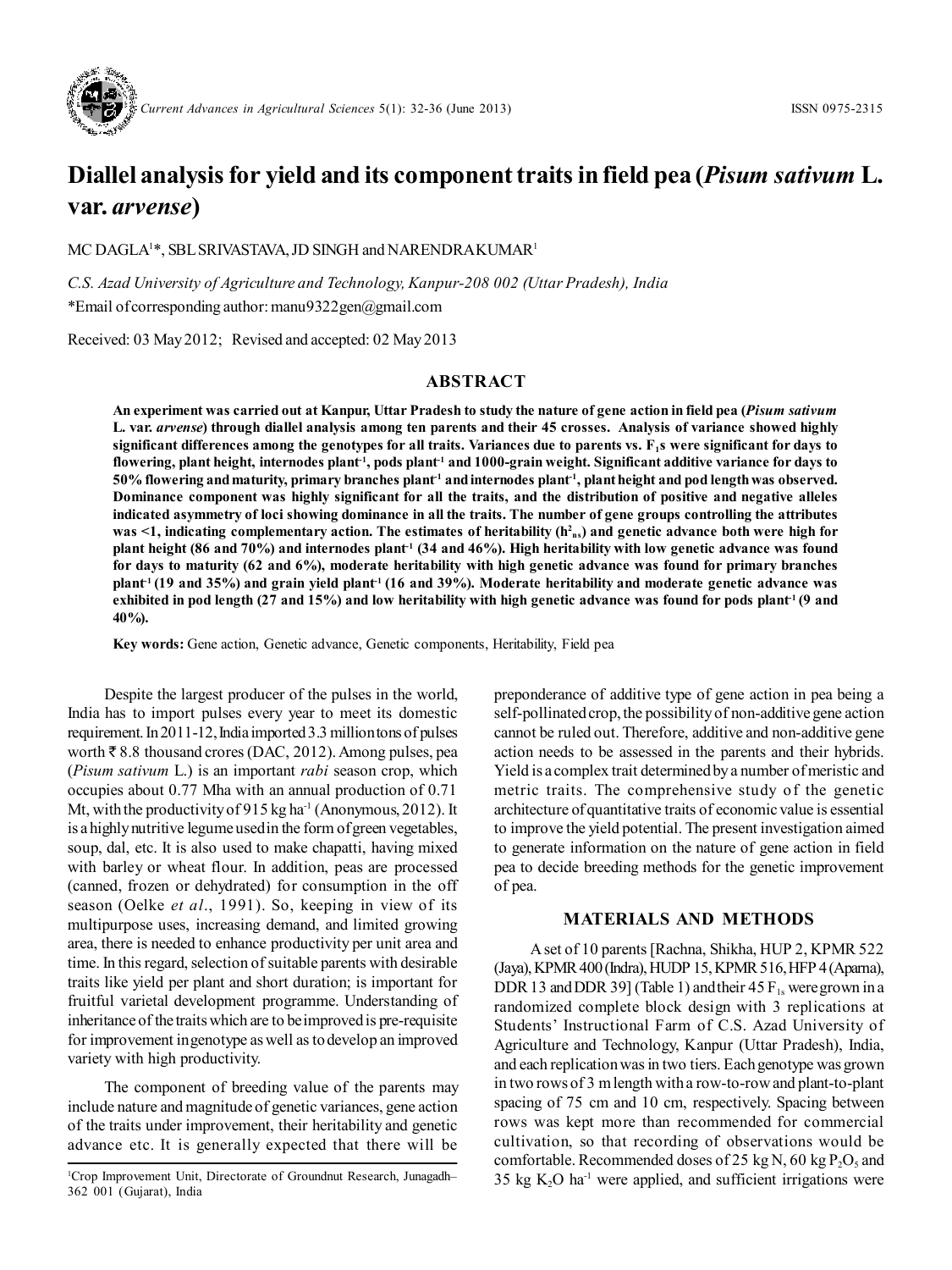Table 1. Varieties used for diallel crosses, their pedigree and salient features

| Variety          | Pedigree                      | Salient features                                                                                                                                        |
|------------------|-------------------------------|---------------------------------------------------------------------------------------------------------------------------------------------------------|
| Rachna           | $T163 \times T10$             | Plant tall, leafy; medium maturity; long pods; seed smooth, bold and round; 190-200 g test weight<br>and powdery mildew resistant.                      |
| Shikha           | KPMR83 x KPMR9                | Plant tall, leafy, erect; medium maturity; long pods; seeds creamy white; 150-200 g test weight, and<br>wilt and powdery mildew resistant.              |
| HUP <sub>2</sub> | Afila Knudt x C-5064-S-143    | Plant erect, tall, leafy; maturity duration 120-140 days; long pods; seeds creamy white, bold; 150-<br>175 g test weight, and powdery mildew resistant. |
| KPMR $522$ (Jay) | KPMR156 x HFP4                | Plant dwarf, leafy, semi-spreading type; medium maturity; long pods; seeds round, creamy; 150-<br>165 g test weight, and powdery mildew resistant.      |
| KPMR 400 (Indra) | Rachna x HFP4                 | Plant dwarf; medium maturity; pods medium length; seeds white and shine; 150-175 g test weight;<br>wilt and powdery mildew resistant.                   |
| HUDP15           | $PG-3(PG-3\times S-143)$ x FC | Plant dwarf, leafy, erect type; medium maturity; pod length is medium; seed greenish, round; 140-<br>160 g test weight; powdery mildew resistant.       |
| <b>KPMR 516</b>  | KPMR149 x HFP4                | Plant dwarf, leafy, semi-spreading type; medium maturity; pods medium length; seeds creamy<br>white; 180-200 g test weight; wilt resistant.             |
| HFP 4 (Aparna)   |                               | Plant dwarf, semi-spreading type; medium maturity; pods short length; seeds white creamy, shine;<br>165-172 g test weight and powdery mildew resistant. |
| DDR 13           | P465 x PH429                  | Plant dwarf, leafy; short duration; pod length is medium; seeds are short, rounded, greenish; 170-<br>180 g test weight; powdery mildew tolerant.       |
| <b>DDR 39</b>    |                               | Plant dwarf, leafy; early maturity; pod length medium; seeds are medium, round; 175-180 g test<br>weight and powdery mildew resistant.                  |

given as and when required. Manual weeding was done twice to keep plot weed-free. Analysis of variance was carried out based on the method as suggested by Panse and Sukhatme (1967). The graphical analysis was done as per Hayman (1954). The analysis was based on the variance and covariance  $(v_r, w_r)$ graph. A diallel table was prepared for each trait to calculate v<sub>r</sub>,  $w_r$  and  $v_p$ . Related parameters were determined on the basis of the formulae suggested by Hayman (1954). 'E' was obtained from Me of the analysis of variance for design as given by Askel and Johanson (1963). A specific multiplier for each component was also calculated following the formula given by Hayman (1954). The significance of the components was tested by 't' test, using the formula suggested by Hayman (1954). A general approach to this method based on second degree statistics using the concept of  $\hat{D}$  and  $\hat{H}$  components of variation was suggested by Yates (1947). Heritability (ns) based on the genetic components was calculated by the formula proposed by Crumpacker and Allard (1962). The expected genetic advance was calculated by the formula of Robinson *et al.* (1949).

### **RESULTS AND DISCUSSION**

Non-significant values of  $'t^2$  in most of the traits namely, days to maturity, primary branches plant<sup>1</sup>, plant height and pod length supported the validity of the assumptions. Significant variability was present among parents and their  $F_1s$ progenies with respect to all the traits under study (Table 2).

The graphical analysis (graphs not given) revealed that additive gene action was predominant for days to 50% flowering, days to maturity, primary branches plant<sup>-1</sup>, plant height, internodes plant<sup>-1</sup> and pod length. The regression coefficient 'b' (Table 3) differed significantly from zero for days to flowering and maturity, plant height, number of internodes plant-1 and thousand grain weight, while it differed significantly from unity for all the traits except days to maturity. The value of t 2 was found significant for days to flowering, number of internodes plant<sup>-1</sup>, number of pods plant<sup>-1</sup>, number of seeds  $pod^{-1}$ , 1000-grain weight and grain yield plant<sup>-1</sup>, which indicates that one or more assumptions of diallel analysis made by Hayman (1954) are not fulfilled. Components of variance

|  | Table 2. Analysis of variance for parents and $F_1$ s in field pea |  |  |  |  |  |  |  |  |  |
|--|--------------------------------------------------------------------|--|--|--|--|--|--|--|--|--|
|--|--------------------------------------------------------------------|--|--|--|--|--|--|--|--|--|

| Character                                      | Replication | Mean sum of square |             |            |                   |        |  |  |  |
|------------------------------------------------|-------------|--------------------|-------------|------------|-------------------|--------|--|--|--|
|                                                |             | Genotypes          | Parents     | $F_1s$     | Parents vs $F_1s$ | Error  |  |  |  |
| Degree of freedom                              | 2           | 54                 | 9           | 44         |                   | 108    |  |  |  |
| Days to flowering                              | 3.152       | $19.256**$         | $30.128**$  | $16.623**$ | 37.242**          | 1.947  |  |  |  |
| Days to maturity                               | $12.266**$  | $36.315**$         | 77.861**    | 28.579**   | 2.373             | 1.949  |  |  |  |
| Number of primary branches plant <sup>-1</sup> | $1.691**$   | $1.302**$          | $1.220**$   | $1.336**$  | 0.549             | 0.150  |  |  |  |
| Plant height (cm)                              | 18.487      | 1626.309**         | 3764.491**  | 1187.199** | 1703.638**        | 15.511 |  |  |  |
| Number of internodes plant <sup>-1</sup>       | 8.570       | 145.611**          | $210.276**$ | 134.898**  | $35.091**$        | 2.926  |  |  |  |
| Pod length (cm)                                | 0.121       | $0.888**$          | $1.178**$   | $0.842**$  | 0.295             | 0.113  |  |  |  |
| Number of pods plant <sup>-1</sup>             | 0.326       | $14.332**$         | $6.400**$   | 14.938**   | 59.082**          | 1.169  |  |  |  |
| Number of seeds $pod^{-1}$                     | $1.027*$    | $0.906**$          | $0.687*$    | $0.969**$  | 0.124             | 0.324  |  |  |  |
| Test weight $(g)$                              | 60.463      | 1217.125**         | 437.146**   | 1391.212** | 577.154**         | 64.380 |  |  |  |
| Grain yield plant <sup>-1</sup> (g)            | 0.660       | $5.760**$          | $4.351**$   | $6.169**$  | 0.477             | 0.718  |  |  |  |

\*, \*\* Significant at 0.05 and 0.01 levels, respectively.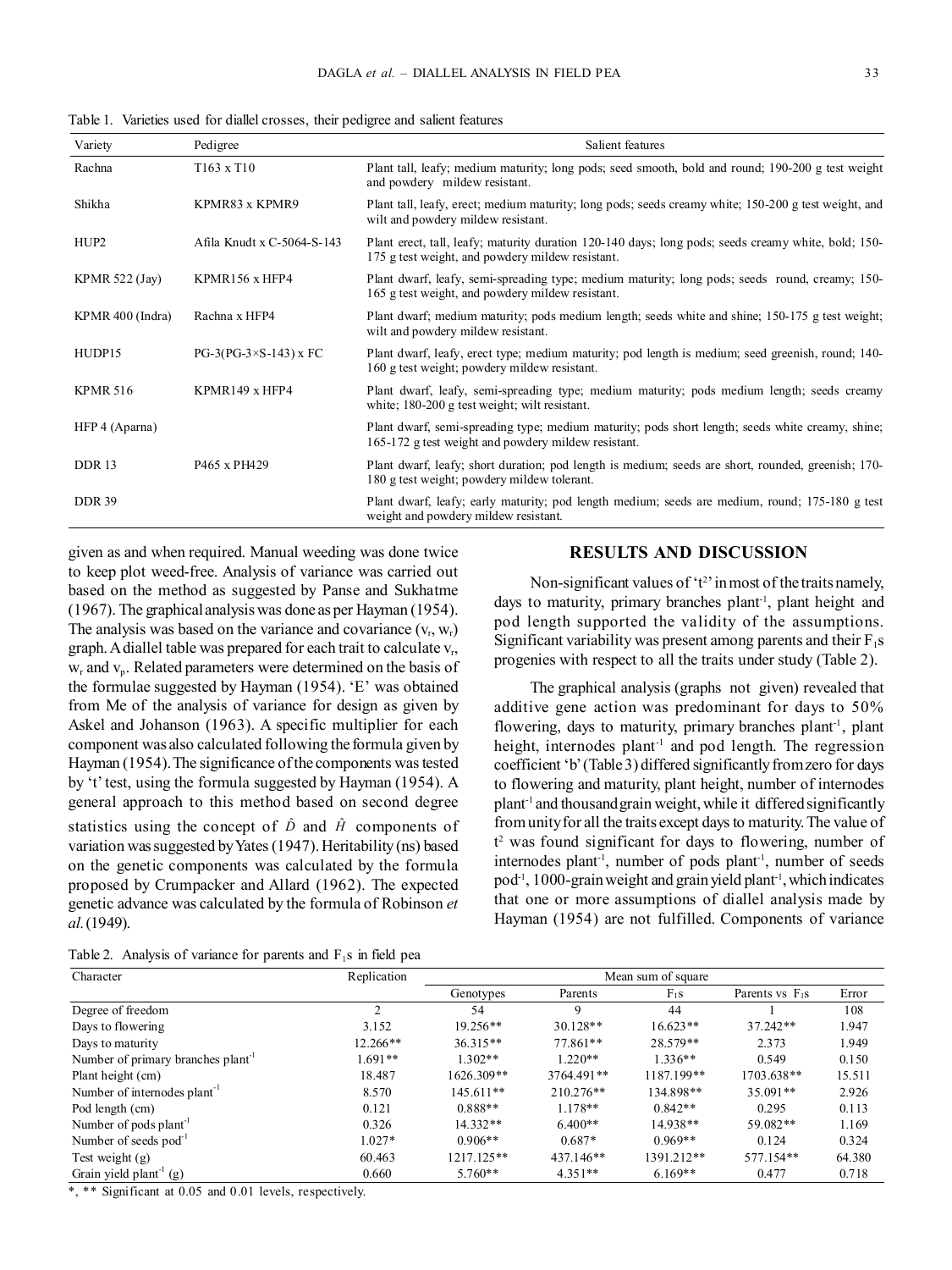| Trait                                |           | Sb     | $b-o/sb$ | $b-1/sb$  |            |
|--------------------------------------|-----------|--------|----------|-----------|------------|
| Days to 50% flowering                | 0.1237    | 0.2299 | $0.54*$  | $-3.81**$ | $.4941**$  |
| Days to maturity                     | 0.8521    | 0.3119 | $2.73**$ | $-0.47$   | 0.6538     |
| Primary branches plant <sup>-1</sup> | 0.1886    | 0.3371 | 0.56     | $-2.41**$ | 0.0067     |
| Plant height (cm)                    | 0.6486    | 0.2618 | $2.48**$ | $-1.34**$ | 0.0035     |
| Internodes plant <sup>-1</sup>       | 0.3652    | 0.2410 | $1.52**$ | $-2.63**$ | $0.6951*$  |
| Pod length (cm)                      | $-0.0606$ | 0.3930 | $-0.15$  | $-2.70**$ | 0.0928     |
| Pods plant <sup>-1</sup>             | $-0.0080$ | 0.2507 | $-0.03$  | $-4.02**$ | $0.9820**$ |
| Grains $pod^{-1}$                    | $-0.0005$ | 0.2574 | 0.00     | $-3.89**$ | $0.8330*$  |
| 1000-grain weight (g)                | 0.1062    | 0.1392 | $0.76**$ | $-6.42**$ | 8.9723**   |
| Grain yield plant <sup>-1</sup> (g)  | $-0.0526$ | 0.2631 | $-0.20$  | $-4.00**$ | $0.7095*$  |

Table 3. Value of b, sb, b-o/sb, b-1/sb and t<sup>2</sup> for yield traits 10-parental half diallel cross in field pea

\*, \*\* Significant at 0.05 and 0.01 levels, respectively

(Table 4) showed the presence of both additive  $(\hat{D})$  as well as dominance components  $(\hat{H}_{1})$  for days to 50% flowering, days to maturity, primary branches plant<sup>-1</sup>, plant height, internodes plant<sup>-1</sup> and pod length. The traits like pods plant<sup>-1</sup>, grains pod<sup>-1</sup>, 1000-grain weight and grain yield plant<sup>-1</sup> showed presence dominance component  $(\hat{H}_1)$  and absence of additive component. Sharma and Sharma (2012) also found this component significant for days to flowering, pod length, number of pods plant<sup>1</sup>, and pod yield. Combining ability analysis also revealed highly significant gca and sca variances for all the traits. Ranjan *et al*. (2005) observed that gca and sca variances were equally important for the yield attributing traits. There was over dominance exhibited for all the traits except plant height which indicated partial dominance. Sharma *et al*. (2008) also observed more or less similar results. It was recorded that both additive and dominance genetic components are responsible for the control of characters under study. Sharma and Rastogi (2001) also reported additive as well as nonadditive genetic variance for grain yield plant<sup>-1</sup> and its component traits. Over-dominance was observed by graphical

analysis for primary branches plant<sup>-1</sup> and internodes plant<sup>-1</sup>. Complete dominance was observed for days to 50% flowering, pod length and 1000-grains weight. Partial dominance was reported for days to maturity, pods plant<sup>-1</sup>, grains pod<sup>-1</sup> and grain yield plant-1 whereas, no-dominance was observed for plant height only. On the other hand, component analysis exhibited over-dominance for all the traits studied except plant height. It may be explained that the estimates obtained through formula  $(\hat{H}_{1}/\hat{D})^{0.5}$  gave an approximate value of the degree of dominance. Hayman (1954) suggested that in particular combinations positive, negative or complementary type of gene action and simply correlated gene distribution may seriously inflate the mean degree of dominance and convert partial dominance into apparent over-dominance. Comstock and Robinson (1952) emphasized that the degree of dominance might be biased upward either by linkage or epistasis or both. In the present study, the presence of over-dominance for most of the traits might be due to not fulfilling all the assumptions for diallel mating design, which is also witnessed by 't' test. Both graphical and component analysis revealed that overdominance for primary branches plant-1 and internodes plant-1 .

Table 4. Estimation of variance components for yield and its component traits in field pea

| Character                            |             |              | Parameters     |            |                |            |                 |      | Related parameters                                |           |           |
|--------------------------------------|-------------|--------------|----------------|------------|----------------|------------|-----------------|------|---------------------------------------------------|-----------|-----------|
|                                      | D           | $H_1$        | H <sub>2</sub> | $\rm F$    | h <sup>2</sup> | E          | $(H_1/D)^{0.5}$ |      | $H_2/4H_1$ (4DH <sub>1</sub> ) <sup>0.5</sup> +F/ | $h^2/H_2$ | $\Gamma$  |
|                                      |             |              |                |            |                |            |                 |      | $(HDH1)0.5-F$                                     |           |           |
| Days to 50% flowering                | 9.39**      | 29.45**      | $21.09**$      | 15.93*     | 4.69           | 0.65       | 1.77            | 0.18 | 2.84                                              | 0.22      | $-0.8935$ |
|                                      | $\pm 3.16$  | $\pm 6.73$   | ±5.72          | ±7.9       | $\pm 3.83$     | $\pm 0.95$ |                 |      |                                                   |           |           |
| Days to maturity                     | $25.31**$   | 37.54**      | $30.16**$      | $24.71**$  | 0.08           | 0.65       | 1.22            | 0.20 | 2.34                                              | 0.00      | $-0.3242$ |
|                                      | ±3.38       | ±7.19        | ±6.11          | $\pm 7.80$ | $\pm 4.09$     | $\pm 1.02$ |                 |      |                                                   |           |           |
| Primary branches plant <sup>-1</sup> | $0.36**$    | $1.72**$     | $1.46**$       | 0.45       | 0.05           | 0.05       | 2.20            | 0.21 | 1.81                                              | 0.04      | 0.2886    |
|                                      | $\pm 0.13$  | $\pm 0.28$   | $\pm 0.24$     | $\pm 0.31$ | $\pm 0.16$     | $\pm 0.04$ |                 |      |                                                   |           |           |
| Plant height (cm)                    | 1249.66**   | 301.16*      | 245.25*        | 395.68**   | 223.02**       | 5.17       | 0.49            | 0.20 | 1.95                                              | 0.91      | 0.2801    |
|                                      | $\pm 62.35$ | ±132.71      | ±112.79        | ±143.85    | ±75.50         | ±18.80     |                 |      |                                                   |           |           |
| Internodes plant <sup>-1</sup>       | 69.12**     | 256.28**     | 191.20**       | 128.73**   | 4.28           | 0.98       | 1.93            | 0.19 | 2.87                                              | 0.02      | 0.2877    |
|                                      | ±19.39      | ±41.27       | ±35.08         | ±44.74     | $\pm 23.48$    | ±5.85      |                 |      |                                                   |           |           |
| Pod length (cm)                      | $0.35**$    | $1.48**$     | $1.10**$       | $0.69*$    | 0.03           | 0.04       | 2.04            | 0.19 | 2.84                                              | 0.02      | 0.1871    |
|                                      | $\pm 0.13$  | $\pm 0.29$   | $\pm 0.24$     | $\pm 0.31$ | $\pm 0.16$     | $\pm 0.04$ |                 |      |                                                   |           |           |
| Pods $plant^{-1}$                    | 1.74        | 18.17**      | 16.95**        | 1.26       | $7.66**$       | 0.39       | 3.23            | 0.23 | 1.25                                              | 0.45      | 0.2292    |
|                                      | ±1.53       | ±3.25        | ±2.76          | ±3.52      | $\pm 1.85$     | $\pm 0.46$ |                 |      |                                                   |           |           |
| Grains $pod^{-1}$                    | 0.12        | $1.08**$     | $0.84**$       | 0.23       | $-0.02$        | $0.11**$   | 2.98            | 0.19 | 1.94                                              | $-0.02$   | 0.5683    |
|                                      | $\pm 0.10$  | $\pm 0.20$   | $\pm 0.17$     | $\pm 0.22$ | $\pm 0.12$     | $\pm 0.03$ |                 |      |                                                   |           |           |
| 1000-grain weight $(g)$              | 124.26      | 1537.53**    | 1278.71**      | 107.47     | 68.43          | 21.46      | 3.52            | 0.21 | 1.28                                              | 0.05      | $-0.1688$ |
|                                      | ±126.24     | $\pm 268.71$ | ±228.38        | ±291.27    | ±152.87        | ±38.06     |                 |      |                                                   |           |           |
| Grain yield $plant^{-1}(g)$          | 1.21        | $7.38**$     | $5.43**$       | 1.85       | $-0.02$        | 0.24       | 2.47            | 0.18 | 1.89                                              | 0.00      | 0.0156    |
|                                      | $\pm 0.71$  | $\pm 1.52$   | ±1.29          | $\pm 1.64$ | $\pm 0.86$     | $\pm 021$  |                 |      |                                                   |           |           |

\*\* Significant at 0.05 and 0.01 levels, respectively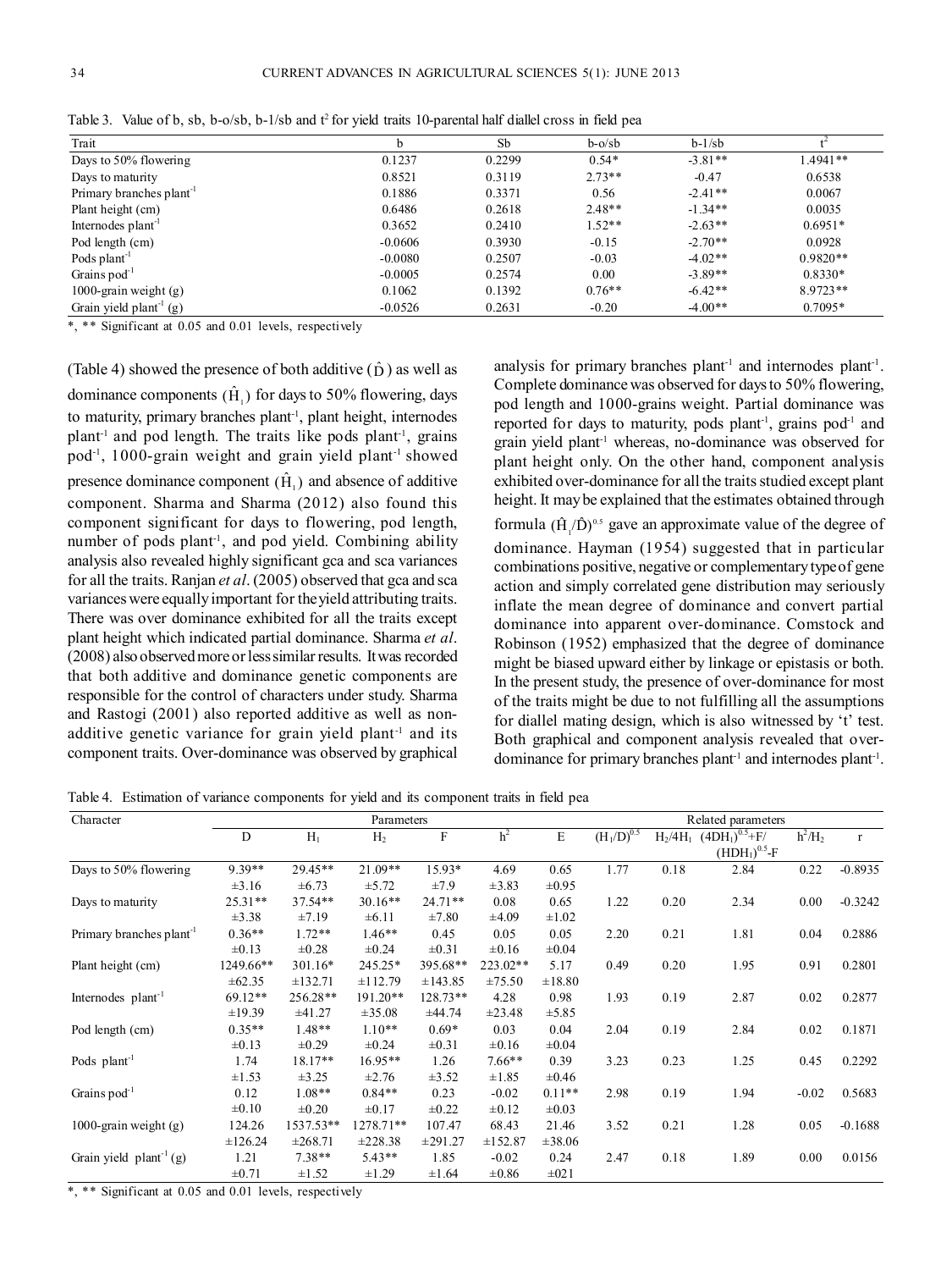It might be real one and could be utilized practically; however, it could be done where loci having over-dominance effect show tight linkage.

The estimates of  $\hat{F}$  value were positive for all ten traits and out of which significant values were observed for days to 50% flowering, days to maturity, plant height, internodes plant<sup>1</sup> and pod length. Significant estimates of  $\hat{h}^2$  were exhibited for plant height and pods plant-1. The significant and positive values of  $\hat{F}$  and  $\hat{h}^2$  indicated that dominant genes played a significant role in the control of these traits. The values of component were found non-significant for all the traits except grains pod<sup>-1</sup> which showed environmental effect on this trait. The values of mean degree of dominance  $(\hat{H}_{1}/\hat{D})^{\alpha}$  were higher than unity for all the traits except plant height, which showed over dominance. The value of plant height was less than unity which exhibited partial dominance. Asymmetrical distribution of positive and negative alleles among the parents, were observed for all traits as estimated values of  $\hat{H}_{2}/4\hat{H}_{1}$  were less than the theoretical value (0.25). Graphical analysis also indicated the asymmetrical distribution of dominant and recessive alleles in the parents. The ratio  $(4\hat{\mathrm{D}}\hat{\mathrm{H}}_1)^{0.5} + \hat{\mathrm{F}}/(4\hat{\mathrm{D}}\mathrm{H}_1)^{0.5} - \hat{\mathrm{F}}$  observed for all traits was more than unity which indicated that the dominant alleles were distributed more frequently than the recessive alleles. The preponderance of dominant alleles was also confirmed by the positive values of for these traits. The proportion of dominant and recessive alleles among the parents determines the extent of genetic advance under directional selection. If the genes present in the population are dominant in nature, the extent of genetic advance will be high. On the other hand, genetic advance will be limited, if recessive genes are predominant. The proportion of dominant genes was fairly high for all the traits. This suggested the possibility of fairly high amount of genetic advance. The ratio of  $\hat{h}^2/\hat{H}_2$  of gene groups was found less than unity for all the traits and indicated the inheritance of these traits was governed by one major gene group. The characters exhibiting values less than unity produce little or no-dominance (Gilbert, 1958). Such a situation might have arisen due to cancellation effect of positive and negative genes. More reliance might not be placed on the ratio because it generally underestimates the number of genes and provides no information about the group of genes which are responsible for the expression of dominance. The correlation coefficient (r) between parental order of dominance  $(Wr + Vr)$  and parental measurement (Yr) was found to be negative for days to 50% flowering, days to maturity and 1000-grains weight indicating that dominant genes were mostly predominant for these traits.

High heritability  $(>= 30\%)$  estimates were observed for plant height, days to maturity, days to 50% flowering and internodes plant-1. It was due to greater contribution of additive genetic component (Table 5). High heritability estimates were also reported by Mahant *et al.* (2001). Moderate heritability (10- 30%) estimates were observed for pod length, primary branches plant-1 and grain yield plant-1. These results are in agreement with genetic analysis which indicated the greater role of nonfixable genetic effect. Ranjan *et al*. (2006) observed that most of the yield attributing traits showed high heritability and grain yield expressed high genetic advance (>30%) alongwith moderate heritability and high GCV indicating preponderance of additive gene effects. Low  $(<10\%)$  estimates of heritability were observed for grains  $pod^{-1}$ , pods plant<sup>-1</sup> and test weight. The high genetic advance was observed for plant height, internodes plant<sup>-1</sup>, pods plant<sup>-1</sup>, grain yield plant<sup>-1</sup> and primary branches plant<sup>-1</sup>, which indicated involvement of additive gene effects for the expression of these traits. Genetic gain was recorded moderate for test weight, pod length and grain pod<sup>1</sup>. These findings indicated the presence of additive and nonadditive gene effects. Therefore, the selection would be followed in later generations. Low genetic advance was observed for days to maturity and days to 50% flowering. The selection in this set of material would not be much effective for these traits in early generations. Similar results were also reported by Sharma and Sharma (2012).

The present study revealed the significance of both additive and non-additive genetic effects in the component traits related to productivity. The genetic improvement of such traits may be based on simultaneous exploitation of both additive and non-additive components of genetic effects. For effective utilization of additive genetic effect, selective breeding may be used for the improvement of yield and its component traits in field pea. Plant height and pods plant-1 had considerable amount of heritability as well as genetic advance. Pedigree selection for highly heritable characters in early generations would appear to maximize progress for most of the situations.

Table 5. Mean, heritability (ns) and genetic advance for 10 characters in field pea

| Character                          | Mean | Heritability $(\%)$ | Genetic advance | GA as percentage of mean |
|------------------------------------|------|---------------------|-----------------|--------------------------|
| Days to 50% flowering              | 73   | 36.8                | 3.8             |                          |
| Days to maturity                   | 105  | 62.1                | 5.6             | 5.3                      |
| Primary braches plant <sup>1</sup> |      | 19.5                | 1.1             | 35.7                     |
| Plant height (cm)                  | 57   | 86.2                | 39.9            | 70.2                     |
| Internodes plant <sup>-1</sup>     | 29   | 34.4                | 13.2            | 46.1                     |
| Pod length (cm)                    | O    | 27.5                | 0.8             | 14.6                     |
| Pods plant <sup>-1</sup>           | 10   | 8.6                 | 4.0             | 39.7                     |
| Grains $pod^{-1}$                  | 4    | 8.6                 | 0.6             | 13.3                     |
| 1000-grain weight $(g)$            | 166  | 7.5                 | 40.6            | 24.4                     |
| Grain yield $plant^{-1}(g)$        | 6    | 15.7                | 2.3             | 39.4                     |